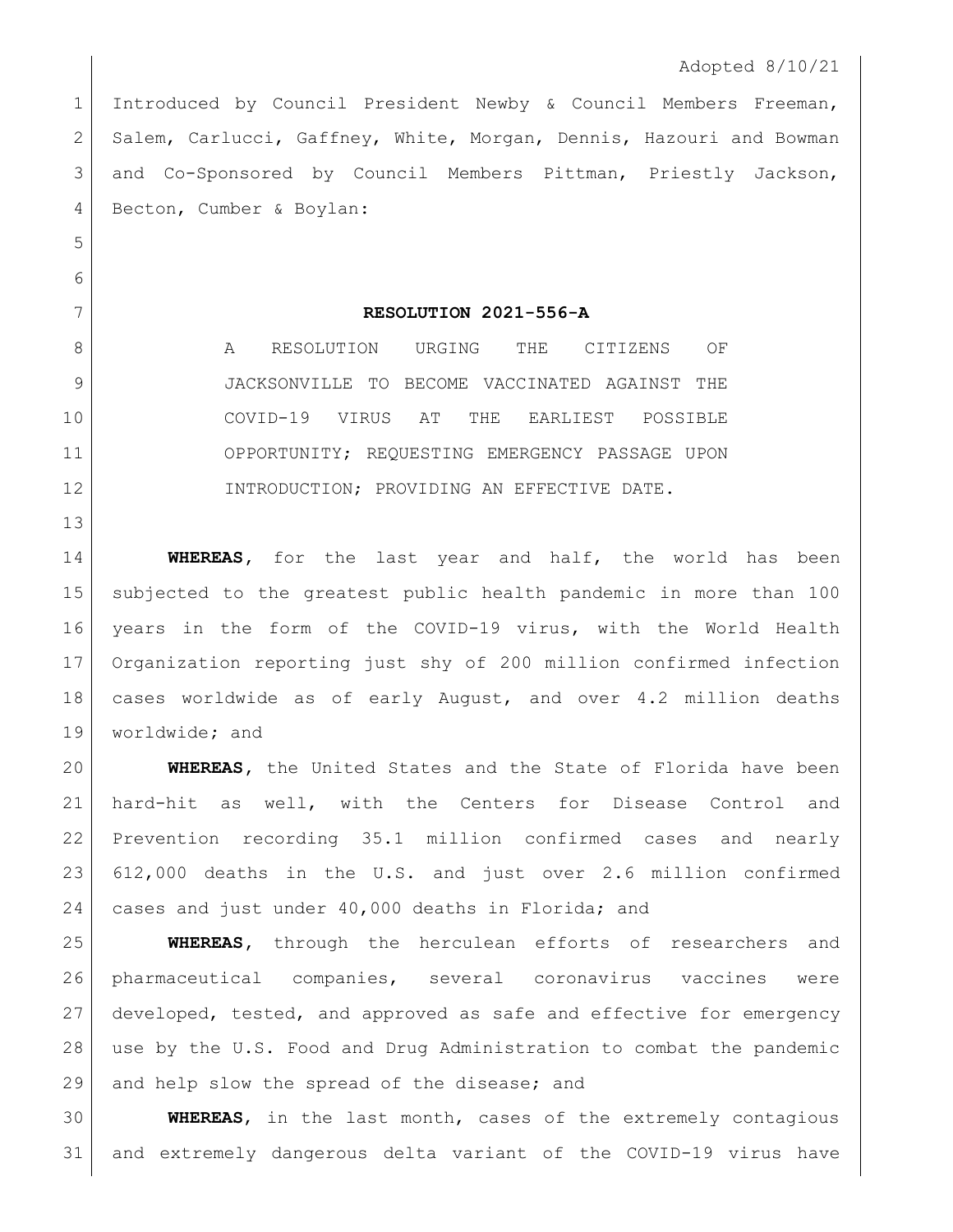1 surged around the world, in the United States, and in Florida, 2 particularly in areas where vaccination rates are low, posing a 3 | rising threat to the health of everyone and an especially serious challenge to hospitals and health care professionals, who are being 5 overwhelmed by the caseload; and

 **WHEREAS**, the best, most practical, and easiest way for citizens to protect themselves and others from the ravages of the COVID virus and to slow its spread and reduce the likelihood of further variants developing is to become fully vaccinated with one 10 of the approved vaccines; now therefore

**BE IT RESOLVED** by the Council of the City of Jacksonville:

 **Section 1.** The City Council hereby urges and strongly recommends that all Jacksonville citizens over the age of 12 become vaccinated against the COVID-19 virus at the earliest possible opportunity, unless advised otherwise by a medical professional due to a pre-existing medical condition or other legitimate health concern. Achieving a high level of vaccinations throughout the 18 community is the best way to protect ourselves, our loved ones, and our community from the pain and suffering the virus has already inflicted and will continue to inflict if we do not rise to the challenge and protect one another from this danger.

 **Section 2. Requesting emergency passage upon introduction pursuant to Council Rule 4.901.** Emergency passage upon introduction of this Resolution is requested in order to urge the public to take immediate action to combat the rapid rise in new COVID infections being experienced in our community to protect the 27 public health and safety in a timely manner.

 **Section 3. Effective Date.** This Resolution shall become effective upon signature by the Mayor or upon becoming effective without the Mayor's signature.